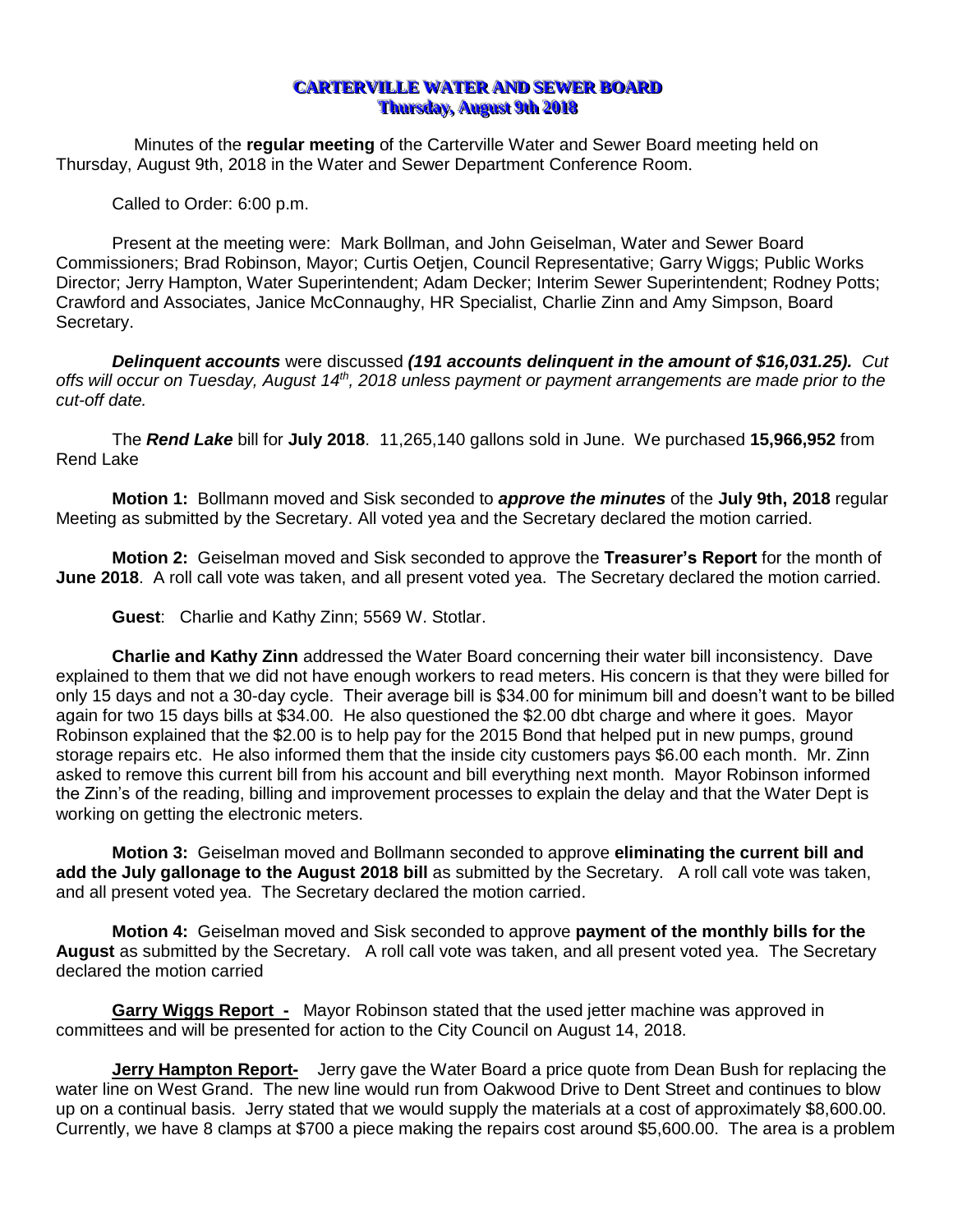with utilities buried and he recommends going behind the side walk, do two road bores and do two hot taps. Jerry recommends 8" line.

**Motion 5:** Geiselman moved and Bollmann seconded to approve **Emergency Purchase for a 8" water line repair for material and labor on West Grand between Oakwood and Dent** as submitted by the Secretary. A roll call vote was taken, and all present voted yea. The Secretary declared the motion carried.

Jackson Street Leak on the transite line and the entire town was out of water. Jerry recommends replacing the water line from Jackson to Illinois. The water line is an odd size and we did not have the correct size clamp for the repair. Rend Lake had a clamp and drove it down to us for this repair. Mayor Robinson recommends going out for a bid.

**Adam Decker Sewer Report-** Adam presented an HD and B & B Contracting estimates for two valves splice to the clarifiers. Two original clarifiers have flanges that are failing due to age and cannot be dialed in to regulate the flows. Adam recommends placing the Hightide units on the influent and effluent stations. This will send alert with problems, can set the flow during a rain event and if pumps go down during the night. Adam stated that currently if pumps go down during the night we do not know that until someone arrives at the plant in the morning. He also feels it will cut down on overtime.

Smoke testing for Kamper's Supply lift station quote came in at \$42,000 from R J and Crawford's quote came in at \$15,000. Jerry thinks there must be a hole in the line in the ditch or in Lakeshore Drive area. Curt Oetjen believes that Lakeshore area is the culprit. Charlie Stevens has reported a whirlpool in the ditch by his property that flows to Kamper's lift station. Mayor Robinson recommends that the smoke testing can be done in sections.

**Motion 6:** Geiselman moved and Sisk seconded to approve **purchase materials for the clarifier valves in the amount of \$4,300.00** as submitted by the Secretary. A roll call vote was taken, and all present voted yea. The Secretary declared the motion carried.

**Motion 7:** Bollmann moved and Geiselman seconded to approve **Smoke Testing to coordinate with Crawford & Associates in phases up to \$15,000.00** as submitted by the Secretary. A roll call vote was taken, and all present voted yea. The Secretary declared the motion carried.

Adam asked the Board about hiring a temporary sewer plant worker. The guys are falling behind with EPA being so involved now. Garry said this position will basically doing grunt work until we fill the permanent position.

**Motion 8:** Geiselman moved and Bollmann seconded to approve **hire a temporary sewer plant worker (40 hour work week)** as submitted by the Secretary. A roll call vote was taken, and all present voted yea. The Secretary declared the motion carried.

Adam informed the board that Aaron Jones complained again to the EPA. EPA representatives walked the creek once again and found no evidence of wrongdoing. EPA said we are now on random sampling schedule due to all the complaints from Aaron Jones. Adam is meeting with EPA at 1:00pm tomorrow to do a walk through of the plant and creek. Adam will address the issue of septic tank discharges from Aaron Jones and neighboring residences during the walk through. EPA informed Adam that anytime a filter goes off line we must call EPA immediately to report it. If we fail to report, it will result in a violation. Adam would like to order an extra pump to have on hand.

**Motion 9:** Bollmann moved and Sisk seconded to approve the following **leak credits**:

## **Leak Credits**

| 21-5340     | Barb Arnold: 833 W. Grand      | \$41.49  |
|-------------|--------------------------------|----------|
| 02-2431     | Bob Fester; 608 W. Illinois    | \$64.91  |
| 05-3062     | Darin Davidson; 309 California | \$41.28  |
| $01 - 2010$ | Mike Reams: 713 Pear           | \$ 37.35 |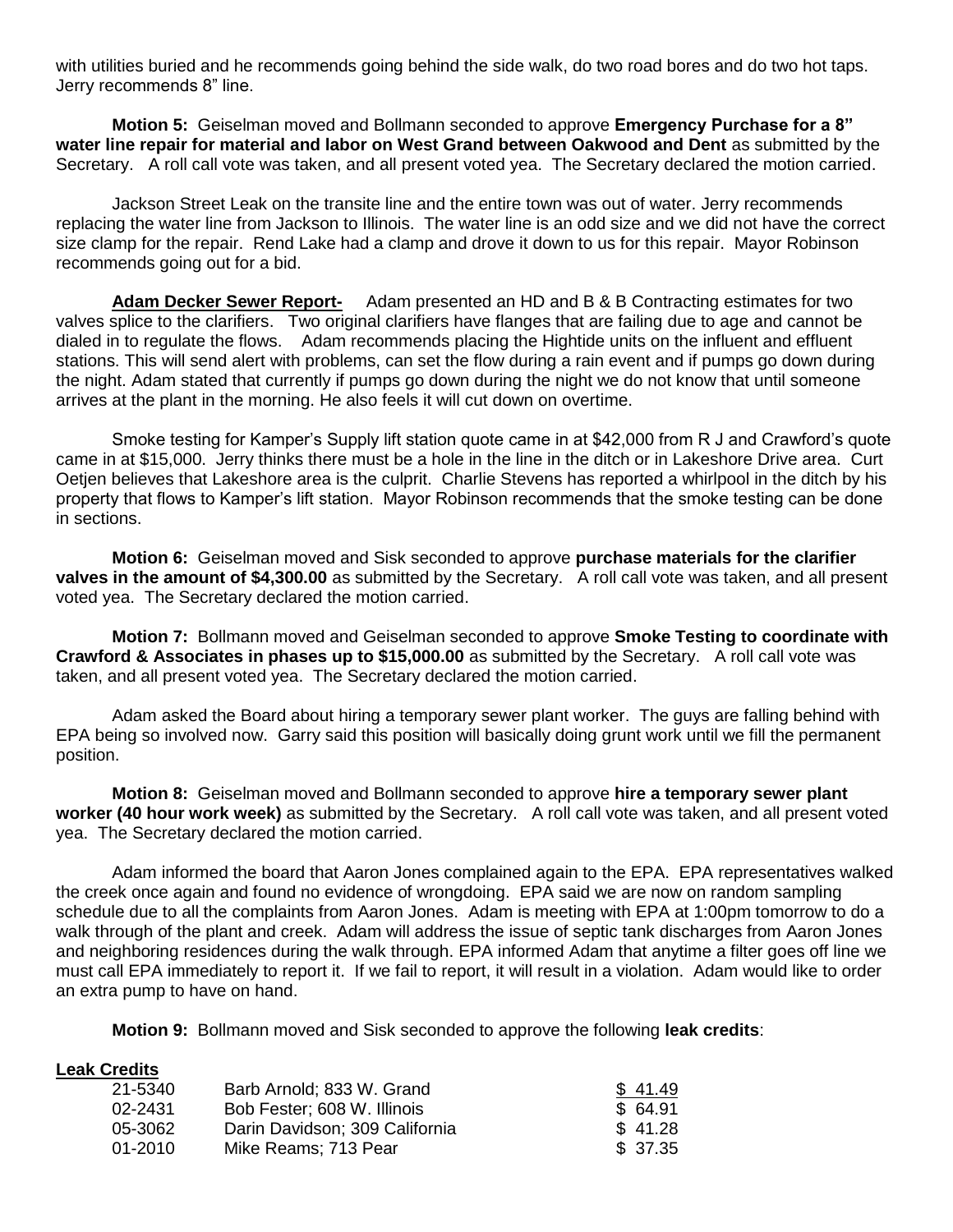| 05-1530 | Avanell Aloffo; 110 Lakeshore        | \$10.26  |          |
|---------|--------------------------------------|----------|----------|
| 05-2763 | Nikki Preston; 600 California, Apt A | \$20.10  |          |
| 04-2460 | Marsha Conner-Heesh; 206 Prosperity  | \$277.63 |          |
| 01-1330 | Mike Stroud; 719 Pear                | \$103.28 |          |
| 05-4350 | James Brown; 815 S. Division         | \$47.66  |          |
| 05-1386 | Michael Eldridge; 1103 Brentwood     | \$99.34  |          |
| 01-1551 | Wanda Brown; 908 Pear                | \$111.02 | \$854.32 |

A roll call vote was taken, and all present voted yea. The Secretary declared the motion carried*.*

We have three accounts that received pool credits in prior months. With the readings from this month, these three accounts had really high usage to indicate the gallonage for filling up their pools. All three customers stated that the pools were filled back in May. Dave Draper figured what the pool credit should be and then subtracted what was given earlier.

Mayor Robinson informed the Board of the current financial situation with Governmental Capital. Our loan application has been put on hold due to negative cash flow for the past two years. We have had numerous high dollar projects in the past two years as a result showing the negative cash flow.

**Motion 10:** Bollmann moved and Geiselman seconded to approve the following **pool credits**.

## **Pool Credit**

| 21-2440 | Joanne Davis; 1404 Nicole Lane  | \$26.58  |          |
|---------|---------------------------------|----------|----------|
| 10-3701 | Darrin Peach; 11674 Hafer Rd    | \$37.07  |          |
| 16-0140 | Paul Transue; 118 Lyndsey Lane  | \$12.62  |          |
| 06-1960 | Kimbra Frost; 103 Kirk Lane     | \$18.01  |          |
| 05-5040 | Kendra Washburn; 506 Abby Drive | \$52.58  |          |
| 05-4350 | James Brown; 815 S. Division    | \$14.08  |          |
| 05-4290 | David Clark; 812 S. Division    | \$37.28  |          |
| 04-1200 | Steve Shafer; 418 N. Division   | \$51.52  |          |
| 13-1340 | Orbie Glaub; 4244 Sycmore       | \$8.40   |          |
| 01-2342 | Michael Smith; 612 Pear         | \$30.12  |          |
| 02-0811 | Dennis Mardirsian; 503 W. Idaho | \$24.83  |          |
| 08-0541 | Bryan Murray; 728 S. Division   | \$206.60 | \$519.69 |

A roll call vote was taken, and all present voted yea. The Secretary declared the motion carried*.*

## **Engineering Report**- Rodney Potts

IEPA Preliminary Planning - Still working on possible projects and costs

DECCA - We should receive our grant paperwork around the first of September.

SMOKE TESTING - Will work in specific areas as discussed earlier

**Appoint Board Chair -** Mayor Robinson informed the Board, according to the municipal code this Board is to have a Board Chair to facilitate the meetings. Amy Simpson has been serving in this position. John Geiselman was nominated to fill that position.

**Motion 11:** Bollmann moved and Sisk seconded to approve **John Geiselman as Board Chair** as submitted by the Secretary. A roll call vote was taken, John Geiselman abstained from the vote and all present voted yea. The Secretary declared the motion carried.